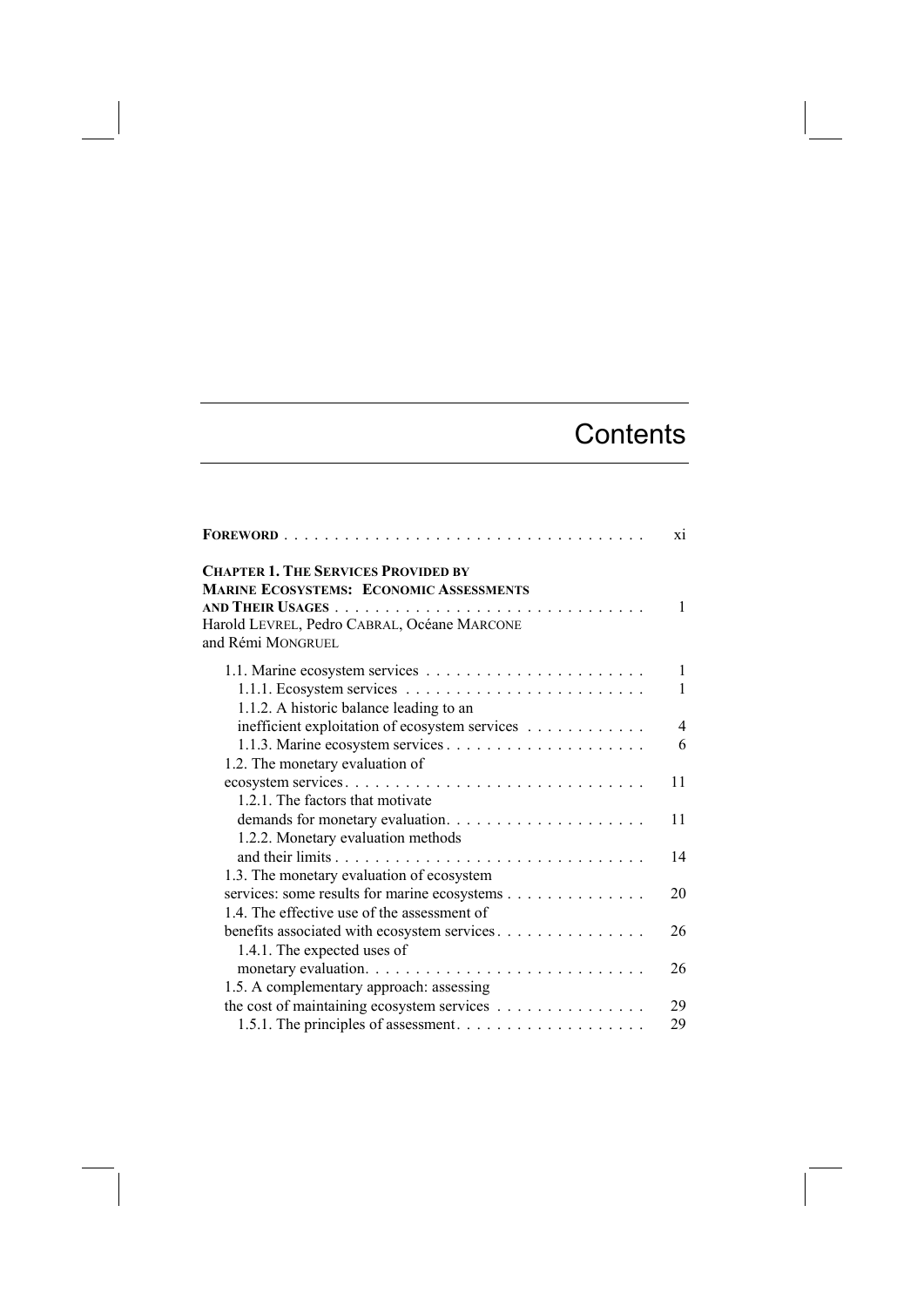| 1.5.2. Evaluation of the cost of the                    |    |
|---------------------------------------------------------|----|
| degradation of the environment in the directive-        |    |
| framework "Strategy for the marine habitat"             | 30 |
| 1.6. Toward multifaceted evaluations of                 |    |
| ecosystem services using a spatial approach.            | 34 |
| 1.6.1. The integrated spatial evaluation of             |    |
| marine and coastal ecosystem services.                  | 34 |
| 1.6.2. The spatial integrated assessment of             |    |
| ES and the compromises associated                       |    |
|                                                         | 37 |
| 1.6.3. Tools for spatial integrated assessment          |    |
| of ecosystem services                                   | 38 |
|                                                         | 41 |
|                                                         | 42 |
|                                                         |    |
| <b>CHAPTER 2. FISHERIES AND AQUACULTURE</b>             |    |
|                                                         | 53 |
| Sylvestre VOISIN and Pierre FRÉON                       |    |
| 2.1. Sustainability and responsibility                  |    |
| of provisioning: learning the lessions from overfishing | 53 |
| 2.1.1. Introduction: challenges and                     |    |
|                                                         | 54 |
| 2.1.2. The initial fisheries approach                   |    |
| challenged by the complexity of the                     |    |
| ocean ecosystem and the failures of                     |    |
|                                                         | 59 |
| 2.1.3. Contributions of the new sciences                |    |
| on sustainability and responsibility                    | 68 |
| 2.1.4. New accounting framework                         |    |
| for sustainability and responsibility:                  |    |
| integrating uncertainty and "uncontrollability"         |    |
| in fishery and aquaculture management                   | 86 |
| 2.2. Sustainability evaluation methods:                 |    |
| translation of scientific knowledge for                 |    |
|                                                         | 94 |
| 2.2.1. Classification and good use of                   |    |
| the sustainability and responsibility                   |    |
|                                                         | 94 |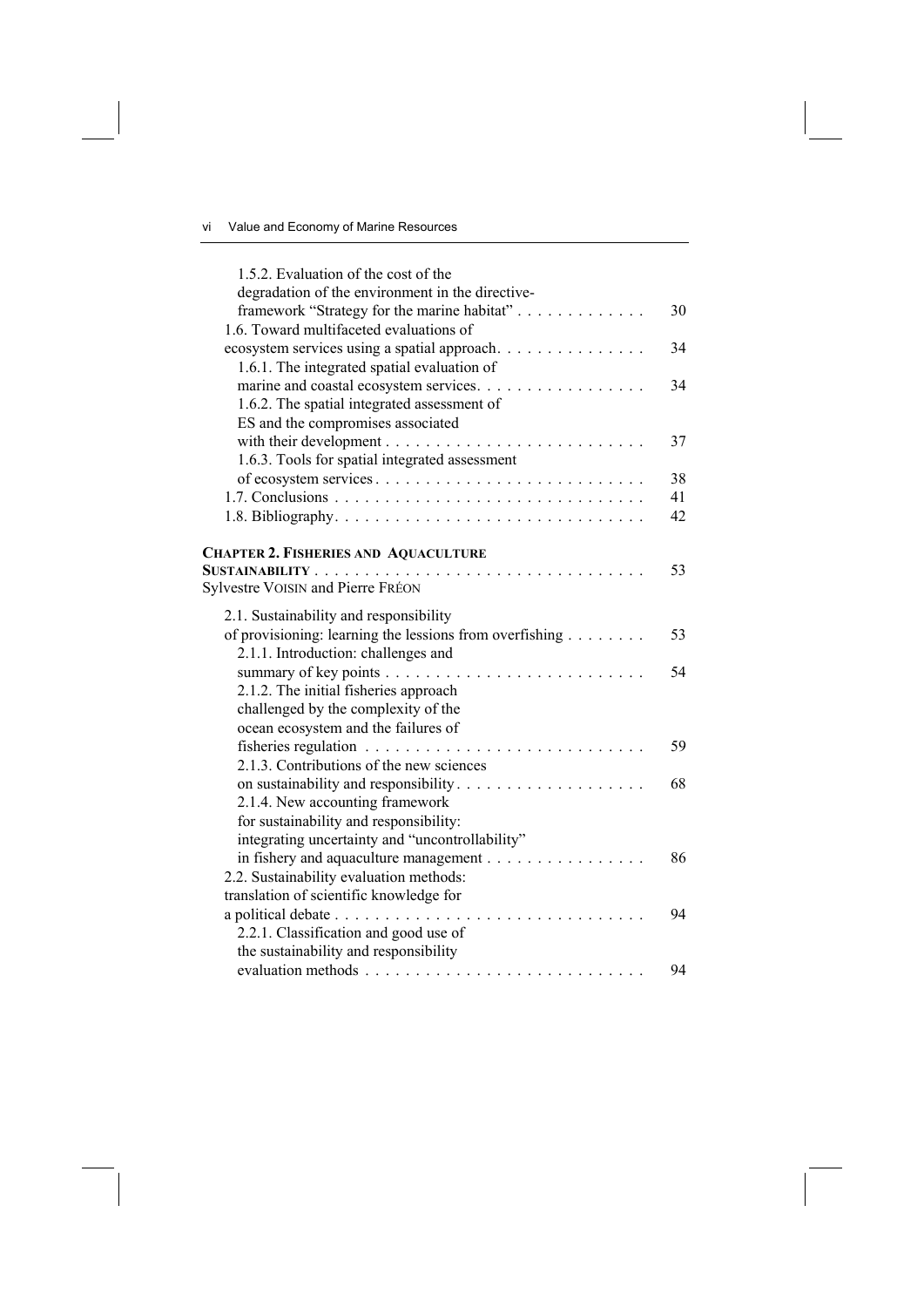| Contents |     |
|----------|-----|
|          | νıι |
|          |     |
|          |     |

| 2.2.2. Sustainability analysis of fisheries<br>and aquaculture supply chains: state of the art,<br>trends of the new practices and case study<br>2.2.3. Relevance of the concepts of<br>ecosystem-based fisheries management, | 96  |
|-------------------------------------------------------------------------------------------------------------------------------------------------------------------------------------------------------------------------------|-----|
| bioeconomics, sustainable and responsible<br>consumption of seafood products                                                                                                                                                  | 118 |
| 2.3. Interpretations of the evaluations of<br>sustainability/responsibility in global performance:<br>scenarios of complex organization                                                                                       |     |
|                                                                                                                                                                                                                               | 121 |
| 2.3.1. Interpretation of the sustainability                                                                                                                                                                                   |     |
|                                                                                                                                                                                                                               | 121 |
| 2.3.2. Large prospective scenarios on<br>the organization of fisheries and marine                                                                                                                                             |     |
| aquaculture supply chains in a globalized context                                                                                                                                                                             | 124 |
| 2.3.3. Conclusion and perspective: toward                                                                                                                                                                                     |     |
| an integrated sustainable and responsible                                                                                                                                                                                     |     |
| approach to fishery and aquaculture management                                                                                                                                                                                | 131 |
|                                                                                                                                                                                                                               | 134 |
|                                                                                                                                                                                                                               | 135 |
|                                                                                                                                                                                                                               | 135 |
|                                                                                                                                                                                                                               | 136 |
| 2.5.3. Appendix $3 \ldots \ldots \ldots \ldots \ldots \ldots \ldots \ldots \ldots$                                                                                                                                            | 137 |
|                                                                                                                                                                                                                               | 138 |
| Christian CHABOUD                                                                                                                                                                                                             | 153 |
|                                                                                                                                                                                                                               | 153 |
|                                                                                                                                                                                                                               | 153 |
| 3.1.2. Specific features and characteristics                                                                                                                                                                                  |     |
|                                                                                                                                                                                                                               | 154 |
| 3.2. The bioeconomic approach of fisheries                                                                                                                                                                                    | 160 |
|                                                                                                                                                                                                                               | 161 |
| 3.2.2. Dynamic non-equilibrium model                                                                                                                                                                                          | 187 |
| 3.2.3. The Clark Munro's model: the                                                                                                                                                                                           |     |
| golden rule of the intertemporal                                                                                                                                                                                              |     |
|                                                                                                                                                                                                                               | 193 |
| 3.2.4. The age-structured bioeconomic models.                                                                                                                                                                                 | 200 |
| 3.2.5. Toward more realistic and                                                                                                                                                                                              |     |
| complex bioeconomic models                                                                                                                                                                                                    | 210 |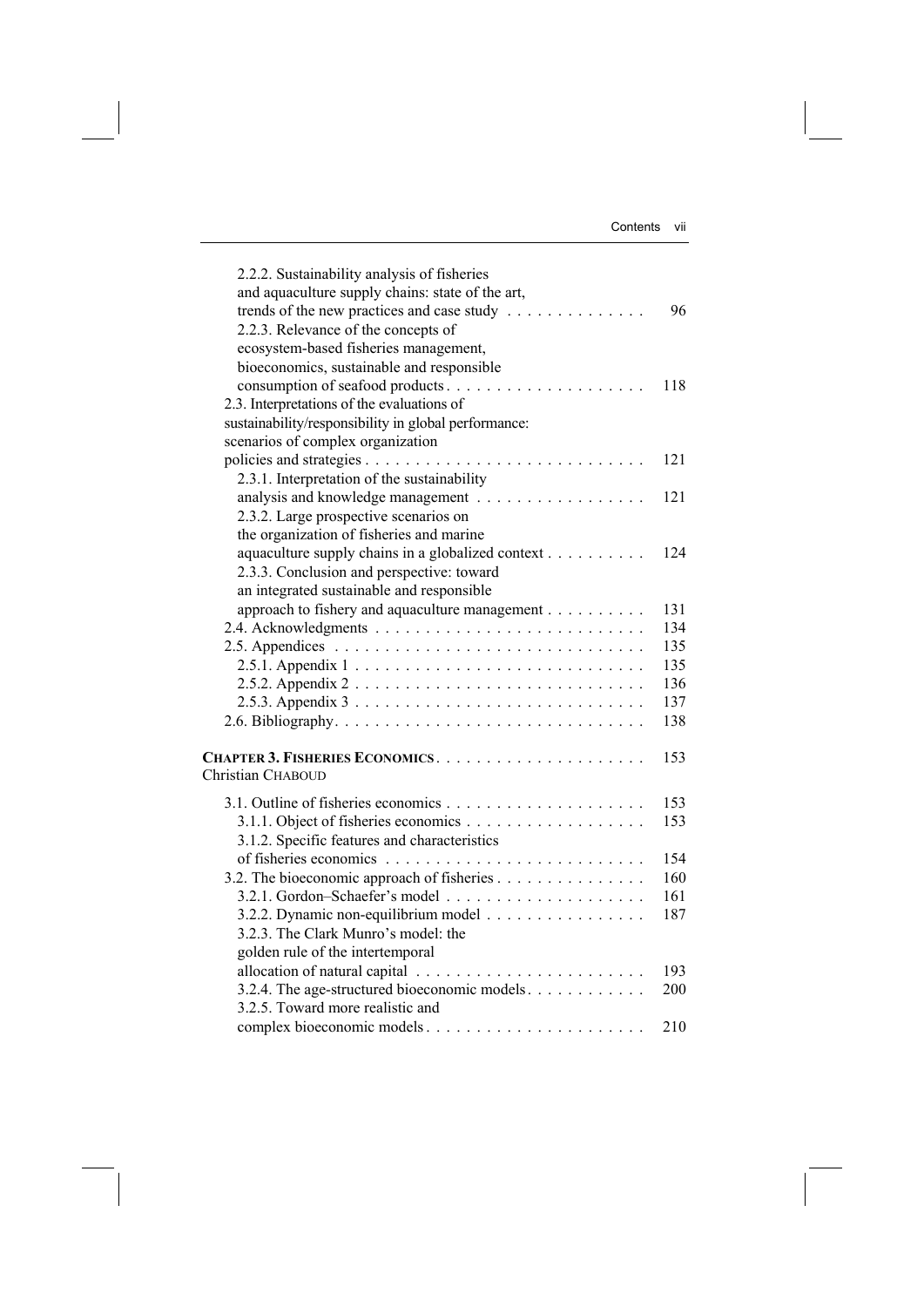| 3.3. Contribution of economics to                                                 |     |
|-----------------------------------------------------------------------------------|-----|
|                                                                                   | 211 |
| 3.3.1. A negative view about the efficiency                                       |     |
|                                                                                   | 211 |
| 3.3.2. A classification attempt of the tools                                      |     |
|                                                                                   | 214 |
| 3.3.3. An economic assessment of the relevance                                    |     |
|                                                                                   | 215 |
| 3.4. Conclusion: the contributions of fisheries                                   |     |
|                                                                                   | 222 |
|                                                                                   | 224 |
| <b>CHAPTER 4. MARITIME ECONOMY: DEFINITION</b>                                    |     |
|                                                                                   | 233 |
| Régis KALAYDJIAN                                                                  |     |
| 4.1. Overview of the European                                                     |     |
| maritime economy                                                                  | 235 |
|                                                                                   | 235 |
| 4.1.2. Maritime transport                                                         | 240 |
| 4.1.3. Management of the marine                                                   |     |
|                                                                                   | 242 |
| 4.1.4. The diversity of the maritime economy                                      | 244 |
| 4.2. The European maritime policy and its                                         |     |
|                                                                                   | 245 |
| 4.3. Sector-based approach to the                                                 |     |
| maritime economy                                                                  | 250 |
|                                                                                   | 253 |
| 4.5. Maritime economy: sector-based                                               |     |
| approach and methodology issues                                                   | 256 |
| 4.6. Sector-based approach to the                                                 |     |
|                                                                                   | 258 |
| 4.7. From a sector-based approach                                                 |     |
| to a maritime basins approach                                                     | 261 |
| 4.7.1. Economic and social assessment                                             |     |
|                                                                                   | 262 |
| 4.7.2. The Atlantic maritime                                                      |     |
|                                                                                   | 267 |
| 4.8. Ecosystems and costs of degradation                                          | 267 |
| 4.8.1. Ecosystem approach to                                                      |     |
| the costs of degradation. $\dots \dots \dots \dots \dots \dots \dots \dots \dots$ | 268 |
| 4.8.2. Practical application of the ecosystem approach                            | 272 |